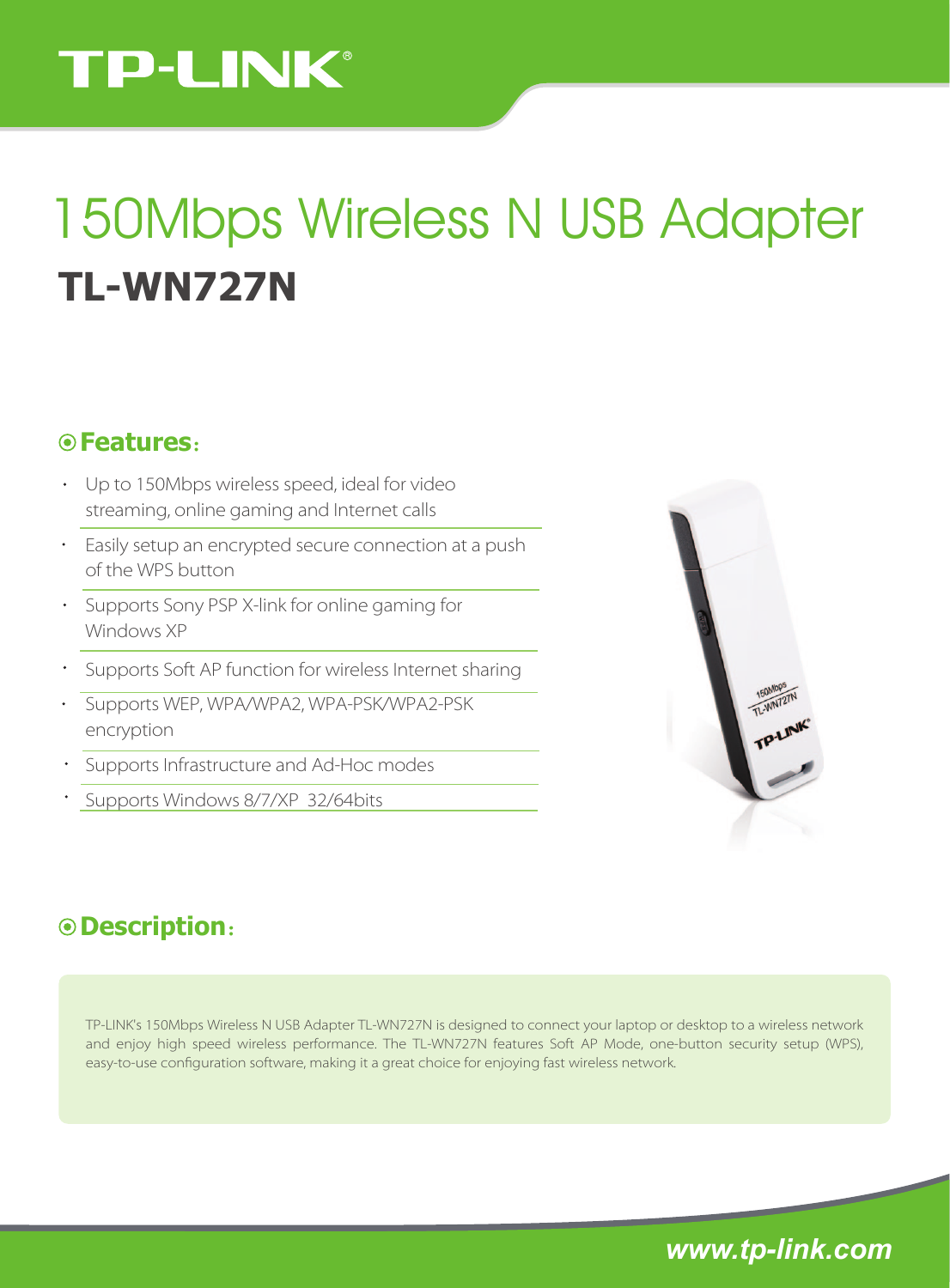## **Specifications**:

| <b>HARDWARE FEATURES</b> |                                                                                                                                                                                         |
|--------------------------|-----------------------------------------------------------------------------------------------------------------------------------------------------------------------------------------|
| Interface                | USB 2.0                                                                                                                                                                                 |
| <b>Button</b>            | Wi-Fi Protected Setup (WPS)                                                                                                                                                             |
| Dimensions (W X D X H)   | $2.3 \times 0.7 \times 0.3$ in (69 x 21 x 9.5mm)                                                                                                                                        |
| Antenna Type             | On-Board                                                                                                                                                                                |
| <b>WIRELESS FEATURES</b> |                                                                                                                                                                                         |
| Wireless Standards       | IEEE 802.11n, IEEE 802.11g, IEEE 802.11b                                                                                                                                                |
| Frequency                | 2.4-2.4835GHz                                                                                                                                                                           |
|                          | 11n: Up to 150Mbps(dynamic)                                                                                                                                                             |
| Signal Rate              | 11g: Up to 54Mbps(dynamic)                                                                                                                                                              |
|                          | 11b: Up to 11Mbps(dynamic)                                                                                                                                                              |
| <b>FIRP</b>              | <20dBm(EIRP)                                                                                                                                                                            |
| Reception Sensitivity    | 130M: -65dBm@10% PER<br>108M: -68dBm@10% PER<br>54M: -68dBm@10% PER<br>11M: -85dBm@8% PER<br>6M: -88dBm@10% PER<br>1M: -90dBm@8% PER                                                    |
| <b>Wireless Modes</b>    | Ad-Hoc / Infrastructure mode                                                                                                                                                            |
| Wireless Security        | WEP, WPA/WPA2, WPA-PSK/WPA2-PSK                                                                                                                                                         |
| <b>OTHERS</b>            |                                                                                                                                                                                         |
| Certification            | CE, FCC, RoHS                                                                                                                                                                           |
| System Requirements      | Windows 8/7/XP 32/64bits                                                                                                                                                                |
| Fnvironment              | Operating Temperature: 0°C~40°C (32°F~104°F)<br>Storage Temperature: -40°C ~70°C (-40°F~158°F)<br>Operating Humidity: 10%~90% non-condensing<br>Storage Humidity: 5%~90% non-condensing |

Specifications are subject to change without notice. TP-LINK is a registered trademark of TP-LINK Technologies Co., Ltd. Other brands and product names are<br>trademarks or registered trademarks of their respective holders. N